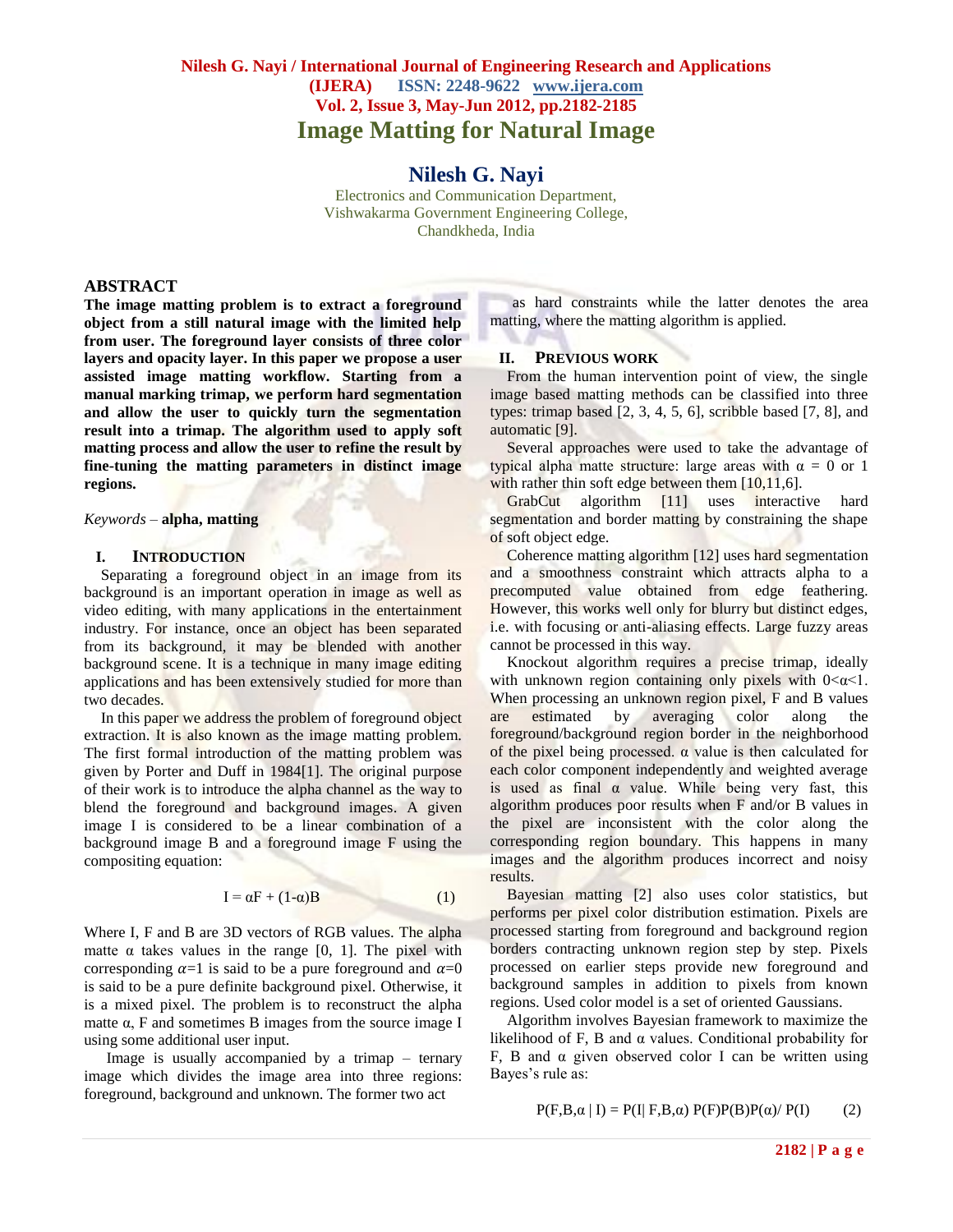## **Nilesh G. Nayi / International Journal of Engineering Research and Applications (IJERA) ISSN: 2248-9622 www.ijera.com Vol. 2, Issue 3, May-Jun 2012, pp.2182-2185**

where  $P(I|F,B,\alpha)$  is estimated using the distance between I and the mix of F and B (i.e. by the norm of the difference of the left hand side and right hand side of equation (1)), P(F) and P(B) are estimated via probability density of foreground and background Gaussians,  $P(\alpha)$  is ignored (assuming all  $\alpha$  values to be equiprobable), P(I) is constant relatively to maximization parameters.

#### **III. TRIMAP**

As mentioned in previous section, alpha matting is an illposed problem. Therefore, it is needed that additional information about the image before to proceed with alpha estimation. The user manually segments the input image into three regions, called trimap. A trimap is composed of three regions: a known foreground F (white), a known background B (black), and an unknown region U (gray). The input image is shown in fig. 1(a) and their trimap as shown in fig. 1(b). The foreground and background region provides the additional information that is needed to estimate  $\alpha$  in the unknown region. One of the important factor affecting the performance of a matting algorithm is how accurate the trimap is. Ideally, the unknown region in the trimap should only cover truly mixed pixels. In other words, the unknown region around the foreground boundary should be as thin as possible to achieve the best possible matting results.



Fig. 1: (a) Input Image (b) Trimap

## **IV. ALPHA MATTE ESTIMATION**

Matting consists of two main tasks: alpha matte's estimation, and foreground (and background) color's computation. Given an image I for which the complete set of pixels is denoted by  $\Omega = \{1, \dots, n\}$  where n is the total number of pixels, and given a set of labeled pixels  $\Omega_1 \subset \Omega$ for which we know the  $\alpha$  values, alpha matte estimation is defined as computing the  $\alpha$  values of the set of unlabeled pixels  $\Omega_{\rm u}$  =  $\Omega$  -  $\Omega_{\rm l}$ . Alpha matte estimation is to estimate the alpha value of the unlabeled pixels (unknown region) with a global alpha-color model trained from some chosen labeled pixels (known region). The chosen pixels closer to the unlabeled pixel can help more in the matte's estimation.

Therefore it suits particularly to the case when a trimap is provided and the unknown region is slim. We choose for each unknown pixel two subsets from its nearby labeled foreground and background pixels respectively.

To choose the subsets from the labeled pixels, we first select two subsets  $Q_1^f \subseteq \Omega_1^f$  and  $Q_1^b \subseteq \Omega_1^b$ , in which for any pixel j we have  $D_j < D_{th}$ , where  $D_j$  means the shortest Euclidean distance of j to the pixels in  $\Omega$ <sub>u</sub> on the regular lattice, and  $D_{th}$  is a distance threshold. For each unknown pixel i, we then select two subsets  $Q_l^{f'} \subset Q_l^f$  and  $Q_l^{b'} \subset Q_l^b$ , in which the pixels have the shortest distance to i. We set the two subsets having the same number (e.g. 80) of pixels. To compute  $D_i$ , we use the algorithm in that can finish in a linear time. D<sub>th</sub> is determined by  $D_{th} = (\gamma_d | \Omega_u|)/|\Omega| +$  $\sqrt{2}$ , where  $\gamma_d$  is a constant and is empirically set to  $\gamma_d=1.2$ . It is designed with the strategy that, when the unknown region is thicker, it is larger and more labeled pixels near the pixel being estimated can be selected, and otherwise, it is smaller and more distant labeled pixels can be chosen. Note that  $D_{th}$  is set with the distance to the unknown region instead of the pixel being estimated.

For each pixel **j** in the subsets  $Q_l^{f'}$  and  $Q_l^{b'}$ , we set a weight  $w_j = 1/(D_j)^{\gamma w}$ . Where,  $\gamma_w = 0.25$  is an empirically determined constant. We further create a diagonal matrix  $W_{Qi}$  with the w values of the pixels in  $Q_l^{f'} \cup Q_l^{b'}$ , whose size is t × t where  $\mathfrak{t} = |(Q_i^{f'} \cup Q_i^{b'})|$ . Now introducing  $\alpha_{Q_i}$  to denote the vector composed of the alpha values of the pixels in  $Q_l^{f'} \cup Q_l^{b'}$  and  $X_{Qi}$  to represent the matrix constructed but with the data values of the pixels in  $Q_l^{f'} \cup Q_l^{b'}$ . For any pixel  $i \in \Omega_u$ , we have its alpha value's estimation with a linear model as below:

$$
\alpha_i = x_i^T X_{Qi}^T W_{Qi} \left( W_{Qi} X_{Qi} X_{Qi}^T W_{Qi} + \lambda_r I_{(t)} \right)^{-1} \alpha_{Qi} \tag{2}
$$

## **IV. RESULT**

Here we compare the MSE of matting results with Bayesian matting [2], Closed form [8], Knockout using the test set of Wang-Cohen [5] in Table 1. From the computed  $\alpha$ and given groundtruth  $\alpha^*$ , the MSE is calculated as MSE= $\sum_i (\alpha_i - \alpha_i^*)$ .